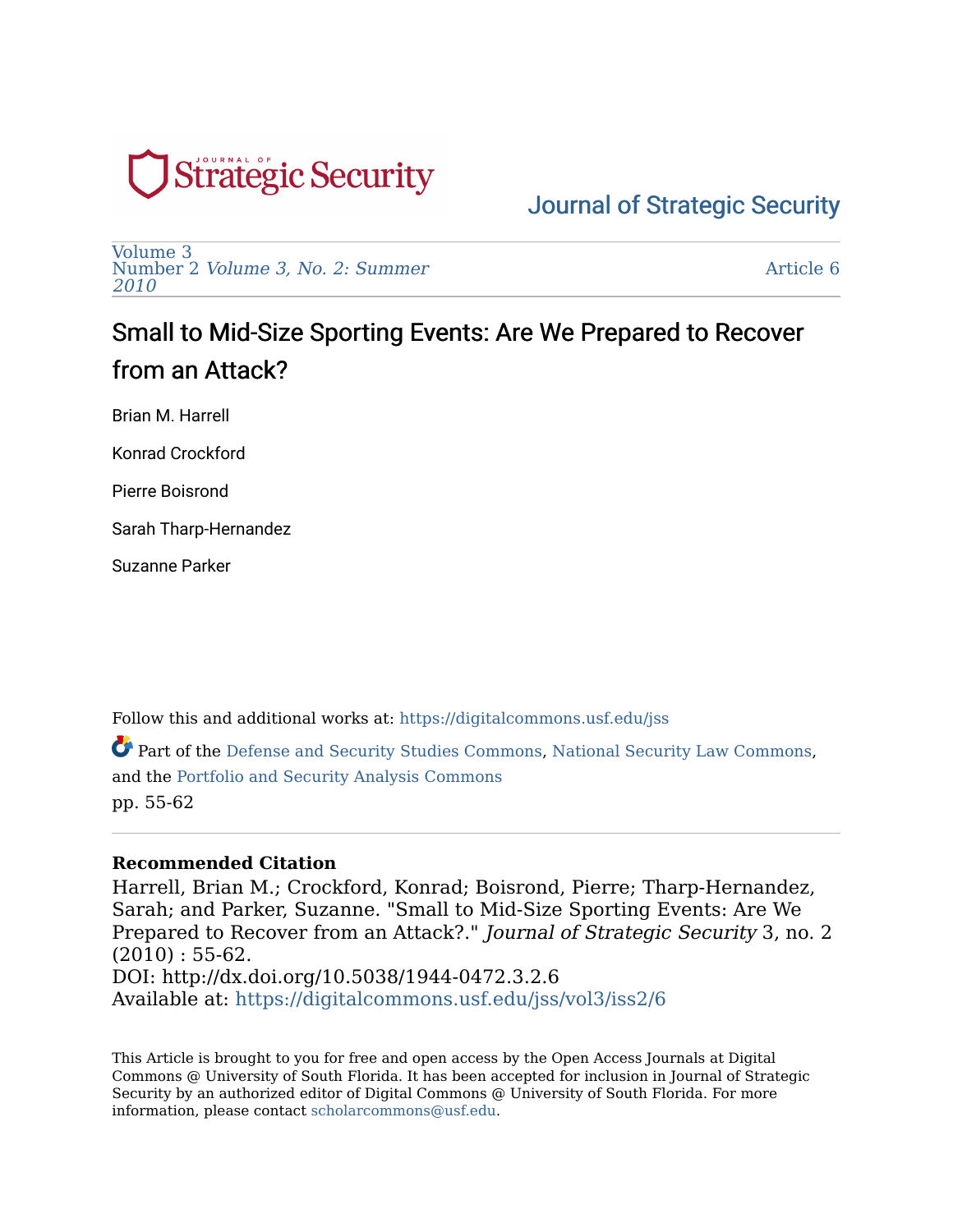#### Abstract

This article describes a fictional deadly attack by a lone-wolf terrorist during a high school football event in a small town, here in the United States. The authors begin by describing an attack and then focus on the response from the medical community, city, county, state, and federal government officials. Next, the authors make several recommendations on what actions are needed to develop an effective plan to combat terrorist activities during a small- to mid-size sports event. Among the actions needed, the authors focus on the following: response planning, emergency action plan, incident command, policies and procedures, and security staff training.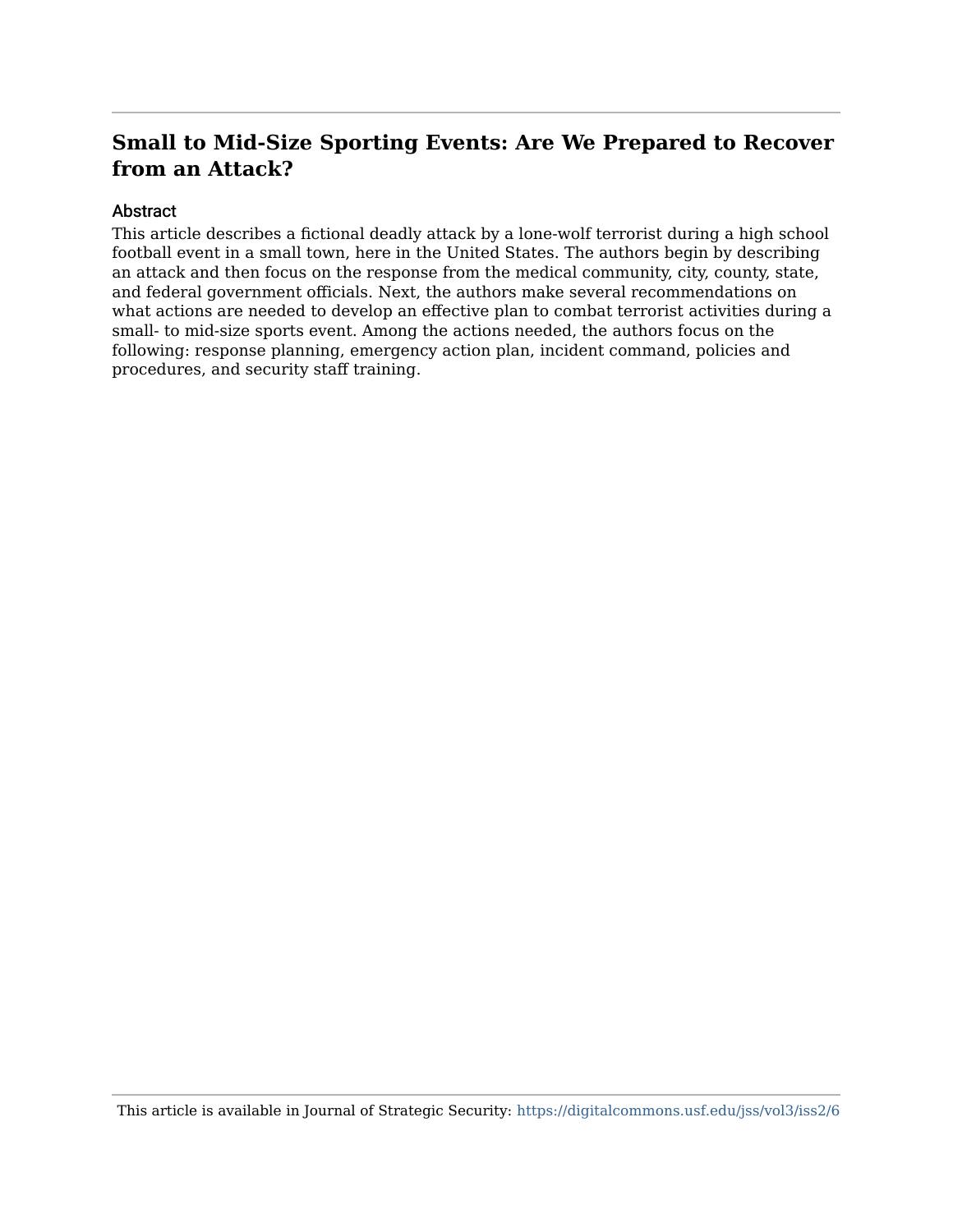**By Brian M.Harrell, Konrad Crockford, Pierre Boisrond, Sarah Tharp-Hernandez, and Suzanne Parker**

#### *Note to the reader*

This article describes a fictional deadly attack by a lone-wolf terrorist during a high school football event in a small town, here in the United States. The authors begin by describing an attack and then focus on the response from the medical community, city, county, state, and federal government officials. Next, the authors make several recommendations on what actions are needed to develop an effective plan to combat terrorist activities during a small- to mid-size sports event. Among the actions needed, the authors focus on the following: response planning, emergency action plan, incident command, policies and procedures, and security staff training.

# Introduction

Similar to any critical infrastructure or key resource (CI/KR), American sports events are susceptible to various threats, including terrorism. The al-Qaida training manual strategically points out "blasting and destroying the places of amusement, immorality, and sin...and attacking vital economic centers" as a key objective.<sup>1</sup> Home grown terrorists have similar objectives while coveting media attention for their cause. Because of the openness and mass gathering nature of high school football stadiums, shopping malls, and amusement parks, they are no doubt ripe opportunities for terrorist to attack a "soft target."

#### The Scenario

Imagine the following scenario: it is a homecoming Friday night in Small Town, USA. The varsity football team takes the field to a large, boisterous crowd. From the corner of your eye, through the sea of letterman jackets,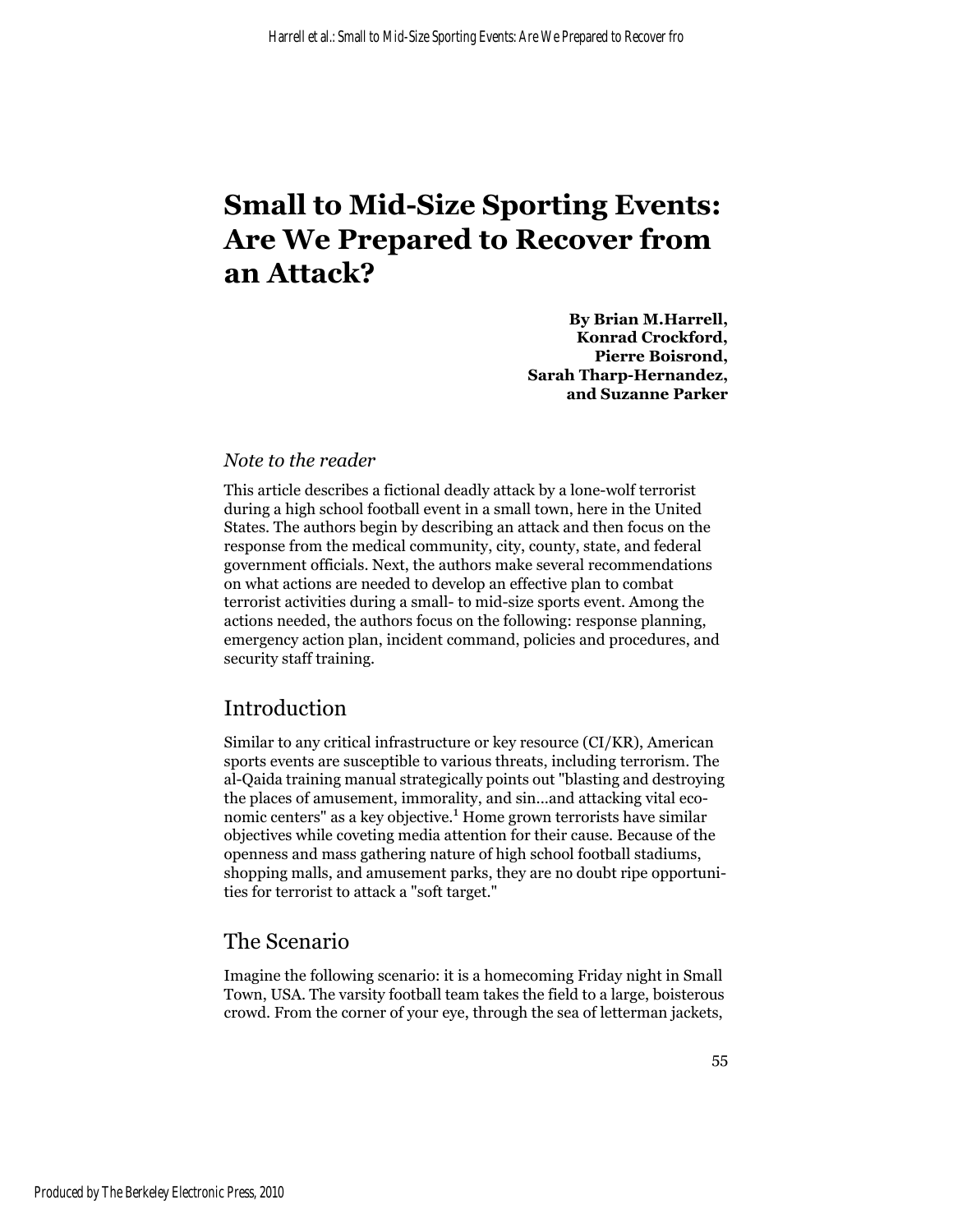you notice an individual retrieve an ice chest. He raises it above his head, mutters a prayer, and tosses it into the unsuspecting crowd below. Within seconds, nails, screws, and glass projectiles enter the crowd of 2000, killing 25 and injuring dozens more. Unsure if additional Improvised Explosives Devices (IED) exist, the panicked crowd reacts by trampling each other to the exits, killing more.

The average local high school football stadium will have one ambulance and a small designated medical response crew on hand for possible injuries incurred to players during the game. This crew, which may include a team physician, will become the initial Emergency Medical Service (EMS) providers. As such, their first act will be to call in a Mass Casualty Incident (MCI) to 911, or the designated local emergency response number. They will report the type of incident: bomb explosion with projectiles; assess the number of injured and type of injuries: two or more dozen with burns and complex major injuries, and dozens more minor injuries; and briefly assess the safety status at the scene for incoming responders. As a result, the center receiving the call will alert and dispatch all available first responders and notify local hospitals to prepare for an MCI event.

# The Normative Response

As the on-site security team tries to stabilize the panicked crowd, EMS will have to begin organizing their response and initial triage while awaiting help. All unhurt and able to walk should be asked to clear the immediate area so victims can be accessed. Those able to leave should be given a designated location so they can be monitored and triaged at a later point. Using the Simple Triage and Rapid Treatment (START) system, the only patient care given during initial triage should be to unblock airways and stop uncontrolled bleeding. Once additional crews arrive, triage can include moving patients for further treatment or transport based on their conditions, but until that point, quickly moving from victim to victim and providing only life-saving care will give the best outcome for the most patients.

In coordination with the Incident Commander (IC) and following their community's Incident Command System, the arriving EMS crews will create on-site treatment areas according to injury severity and establish a vehicle route for efficient patient transport. Limited access to the stadium will create a bottleneck in the flow of response personnel and patient evacuation, so establishing treatment areas outside the stadium will help create a more efficient ongoing medical response. As medical crews perform initial triage, they will be marking or tagging the victims using a sys-

56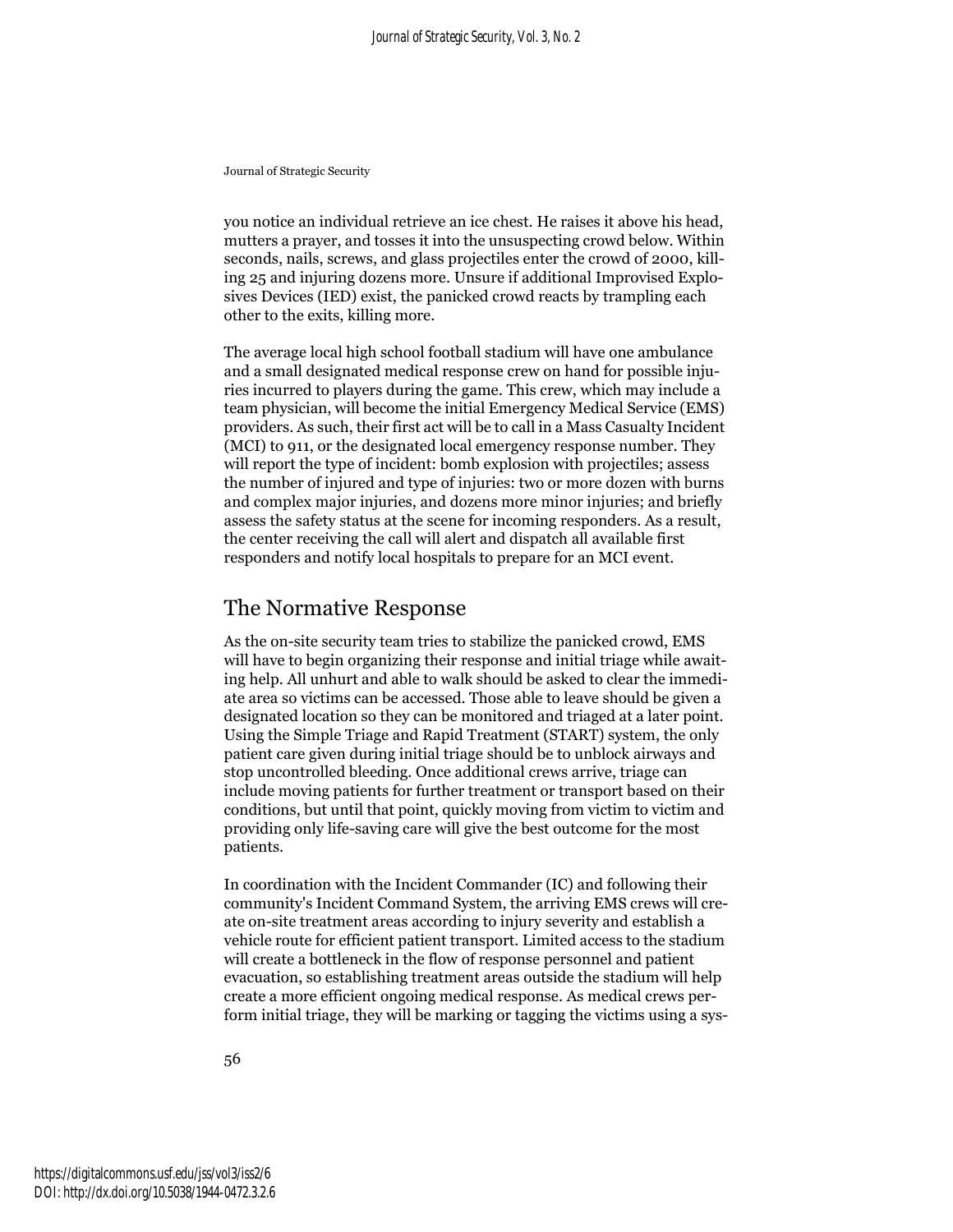tem to communicate severity and minimal patient tracking information. Uninjured bystanders can assist with some aspects of triage (for example, applying pressure to bleeding or helping move victims to another area) and should be utilized to free up trained personnel to reach more patients.

The most critical patients should be transported to available emergency trauma centers. Depending on the town, this could be 30–45 miles away. Stabilizing the remaining victims until transportation can be arranged will be the goal of the staged treatment areas. Ambulances will need to be used for major injuries. Subsequently, another mode of transportation will need to be utilized, such as team buses for the non-critically wounded. To keep things moving will require the senior EMS responder on site to continually update the status and needs of the medical response with the IC, who has delegating responsibilities and is able to secure additional equipment needs personnel. Careful consideration should be taken when considering the location of the command post, as this needs to be far away from the blast site yet easily accessible. The medical response will continue with re-triaging and treatment until all victims have left the scene.

Coinciding with the medical response will be the initial wave of law enforcement officials arriving on scene. In the event of a terrorist bomb detonation at a small high school football stadium, the first IC to take control of the situation is likely to be a representative of the local police department. Local law enforcement will have primary responsibility for preserving the crime scene, establishing crowd control, and serving as a point of contact to the media and inquiring citizens. The incident commander should immediately designate a Public Information Officer (PIO) to supply information and coordinate with the media. It will be highly important to rapidly create working relationships or to call upon standing mutual aid agreements which are agreements between communities what will provide assistance to one another upon request.<sup>2</sup> These agreements would be made with nearby law enforcement agencies, fire and medical services, hospitals, specialized task forces, local and state emergency management offices and also private companies involved in response and recovery.

This type of incident is likely to overwhelm local law enforcement, especially if they have not considered the possibility of such an event, taken part in bomb threat and evacuation drills, or previously established relationships with their colleagues from other local agencies. Despite the stress a terrorist incident will put on local law enforcement, it is inevitably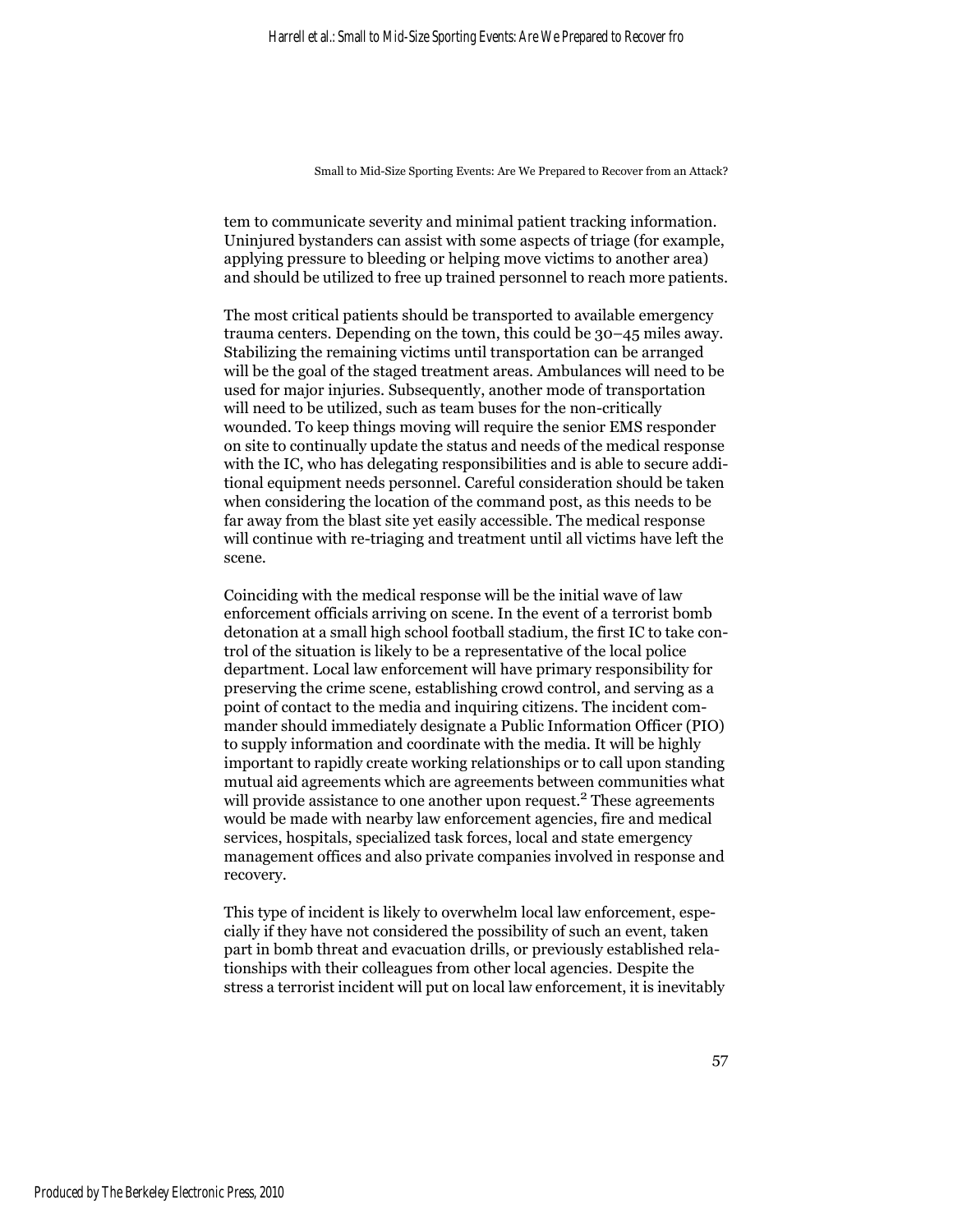local law enforcement that will be first to address the situation and begin recovery efforts until the FBI, in coordination with other federal agencies, can take over.

# Secondary or Follow-On Attacks

The first hurdle the IC and local law enforcement will face will be establishing crowd control to help eliminate further damage and loss of life while simultaneously working to preserve the crime scene and prepare for the possibility of a second detonation.3 A bomb squad/WMD team should be summoned to the scene in the event additional devices are located. In 1989, at a semi-final football game in Sheffield, England, human stampeding and mass panic resulted in the deaths of 96 people. The *Taylor Report*, which inquired into the disaster, blamed failure of police control as the culprit. Although not the result of a terrorist event, the Sheffield disaster highlights the necessity for a well thought out pre-established operational order and contributes to the importance of establishing an IC under the National Incident Management System (NIMS) at a stadium disaster.4 Public and private law enforcement officials working at small high school football stadiums must not be complacent in maintaining knowledge of NIMS, of the layout of the stadium, and of disaster response plans and pre-established mutual aid agreements between school district officials, local jurisdictional responders, and outside responders.

Terrorists may make plans to activate a second explosion aimed at harming additional victims and emergency responders. This scenario is unlikely in the event of a 'lone wolf' terrorist who has committed a suicide bombing but is still feasible if a secondary delayed device was planted. Local law enforcement must plan to address this potential risk and also preserve the crime scene for the subsequent FBI investigation. The IC will need to immediately designate response plans for moving people away from the threat, staging victims for medical care, searching the premises for any additional suspicious packages or persons, communicating additional response needs for activation of mutual aid, establishing measures for preventing media and worried citizens from approaching the stadium; actions should also be implemented to aid in locating evidence such as eyewitness statements, bomb fragments, and video surveillance if available. Most games are filmed by both teams; this will be an excellent resource.

Along with local law enforcement support, the fire department whose jurisdiction the stadium is located in will be the first on scene. Soon after arriving and coordinating with the IC, it will be the Fire Chief's decision

58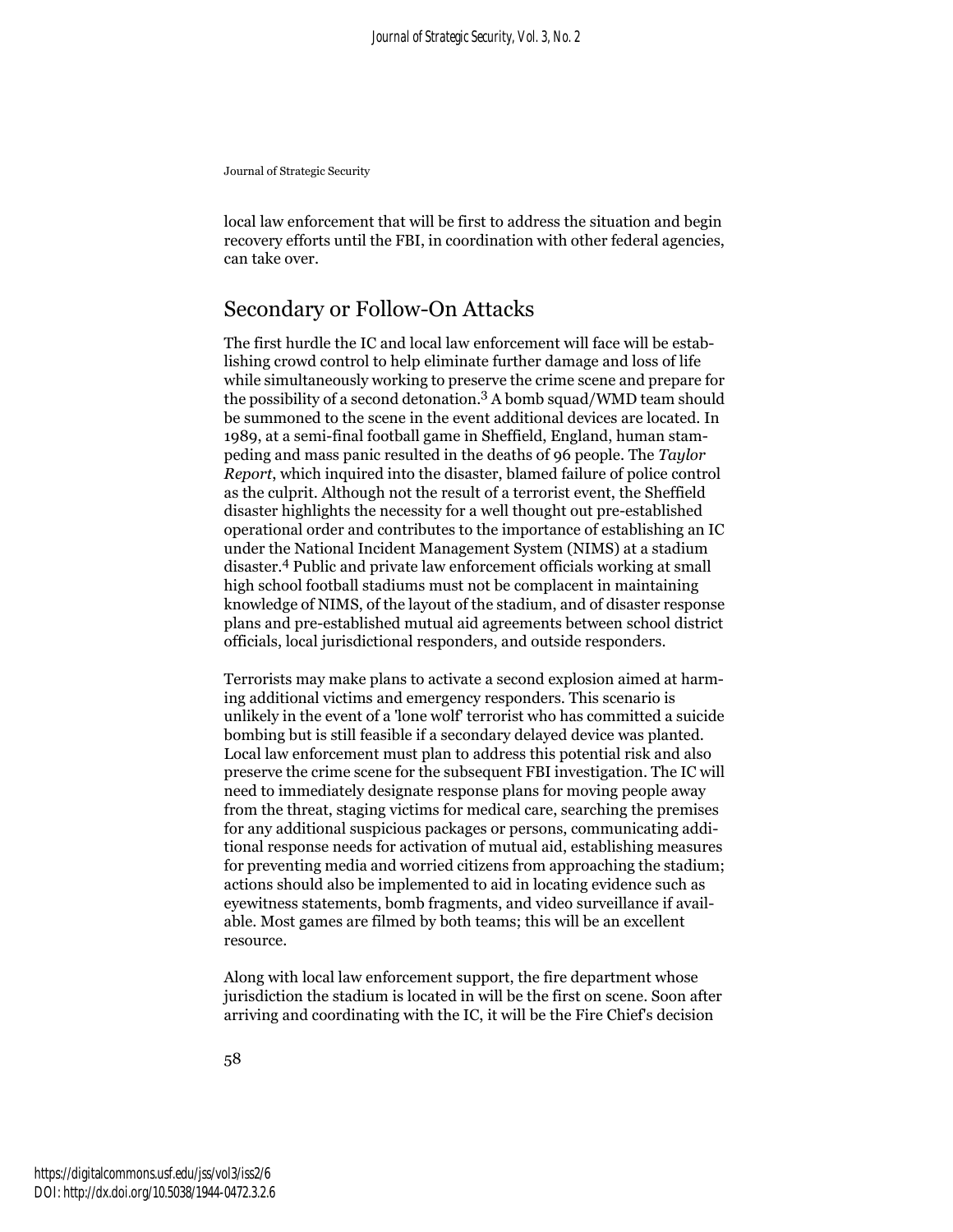on what other units are required for response such as heavy equipment rescue, helicopter landing zone, and hazmat response, just to name a few. The main role of the Fire Department in this situation is to contain and fight any fires the explosion may have caused and begin the search and rescue process through the twisted wreckage of the stadium section in which the blast occurred. The Fire Department will be a critical asset when it comes to site cleanup as well.

### Response Plan

Developing a response plan for a disaster emergency is a way to maximize resources while minimizing chaos. Another way to positively affect the outcome of a disaster is in prevention planning. To prevent any terrorist disaster, it is important to have security measures to mitigate these types of threats. In this post 9–11 era, organizations must implement a security plan to prevent disasters and threats or to effectively respond to disasters when they strike. The same has to be true for an organization that manages stadium or arena activities. In order to mitigate threat, it is important to focus on the following: planning process, emergency plan for the stadium, threat and risk assessment, command post, policies and procedures, and security staff training.

The planning process is extremely important when implementing security measures to mitigate threats. In this process, the inputs of management, staff, and employees and local, county, state and federal agencies are needed for the development of a comprehensive security plan. For the process to be successful, management must fully support this initiative, which means there must be buy-in to the planning process. A key recommendation in this process is a commitment from management to establish the leadership role of a staff security coordinator for the development and implementation of a safety and security plan.5 This staff security coordinator must have experience in law enforcement and professional management since she or he will be responsible for key security areas and be involved in all aspects of terrorist threats. It is a post with high visibility, and the coordinator must be able to build an effective planning team and secure the budget for the initiatives.

After developing a planning process, it is necessary to put that process into action and develop an emergency plan for the stadium. Having an emergency plan in place will definitely help reduce the chaos that is likely to occur in a major disaster. It is imperative that the event security officials, local, county, state and federal entities can clearly communicate with each other as well as with the public. This emergency plan should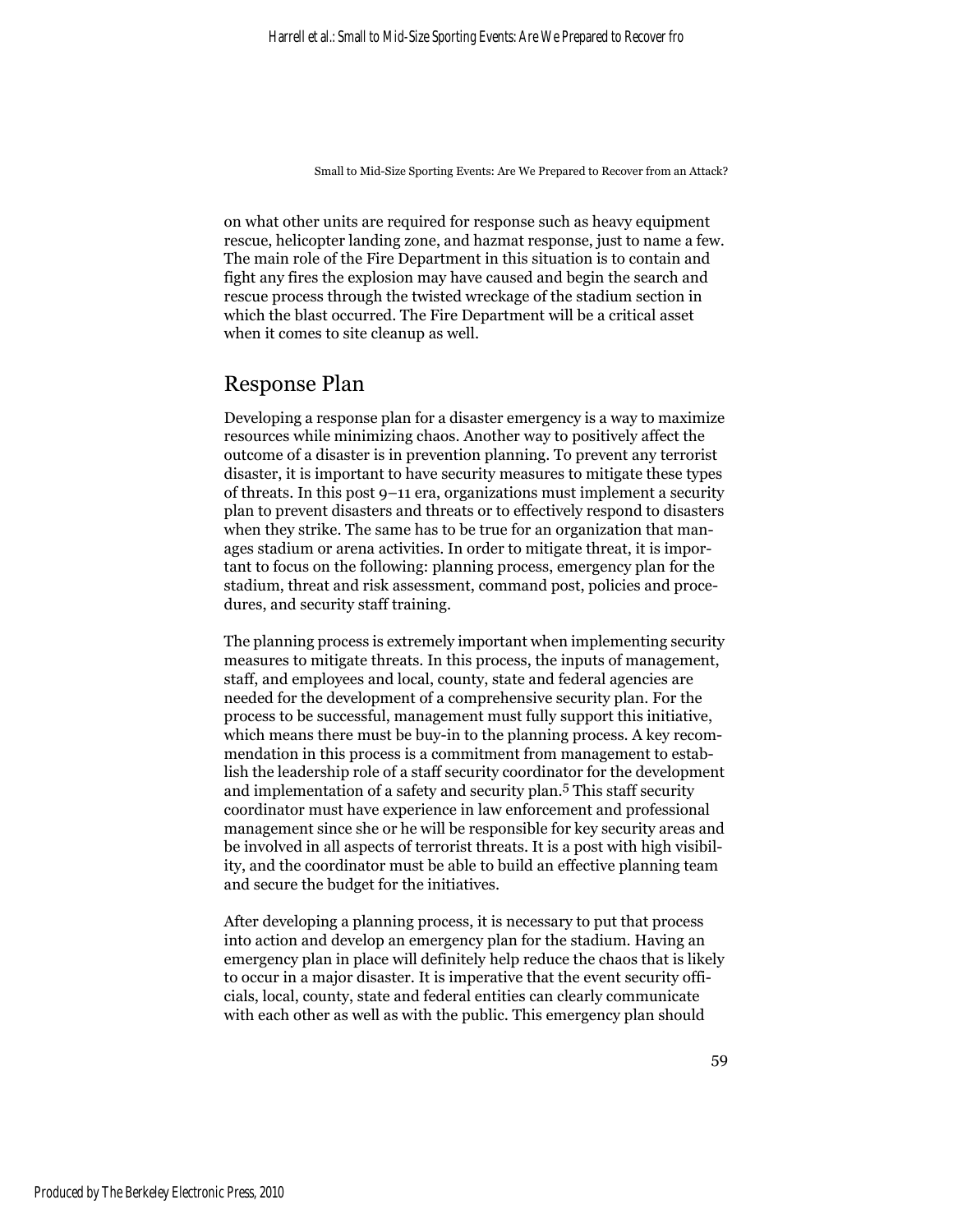also focus on event preparation because it will inform security officials on the type of event and how they should focus their efforts. Officials can then rule out certain threats that might be attracted to this type of event and be better prepared to put in place preventive measures for bomb threats, unauthorized entry into the stadium, isolated attacks, and vehicles or packages left unattended. This emergency plan must also contain an evacuation plan so that the public can be informed where and how to evacuate during a disaster, and therefore will reduce any confusion that would otherwise endanger the lives of the people.

Once security is in place there needs to be a central location where all this data is processed and commands are issued; this area is known as the command post. The role of a command post is to help manage all security aspects associated with a sporting event.6 The command post will have a security director, law enforcement officials, and an incident commander on staff. The security coordinator and staff must determine equipment and staffing needs. It is extremely important to clearly state the roles and responsibilities of every employee in the command post, so that everyone knows what to do if a disaster occurs. The command post will also be responsible for the evacuation procedures and critical personnel staging areas so that entry and exit points can be monitored and controlled should the need for evacuation arise. If it is financially feasible a network of security cameras should be installed at all exit and entry points of the facility so that activities can be closely monitored.

It will be necessary to have a set of policies and procedures in place to dictate what is or what is not suspicious behavior and what the response should be if these policies are broken. These policies and procedures for the stadium must be strictly enforced. It is impossible to eliminate all risks; however, one cannot allow fans to breach any security policies and procedures which might compromise people inside the stadium. Policies to control fan conduct, alcohol, access to the stadium, tailgating, parking, and prohibited items are some examples.

Once policies and procedures are established, it will be necessary to train security staff on them. Without proper training, all security planning processes will be useless. Management must invest in the training of the security personnel since they need to be knowledgeable in the areas that apply to their roles and responsibilities. Security employees need to be trained in emergency response procedures, evacuation procedures, information that constitute threats, hazardous materials, how to use emergency equipment, and how to conduct a shutdown procedure, just to name a few.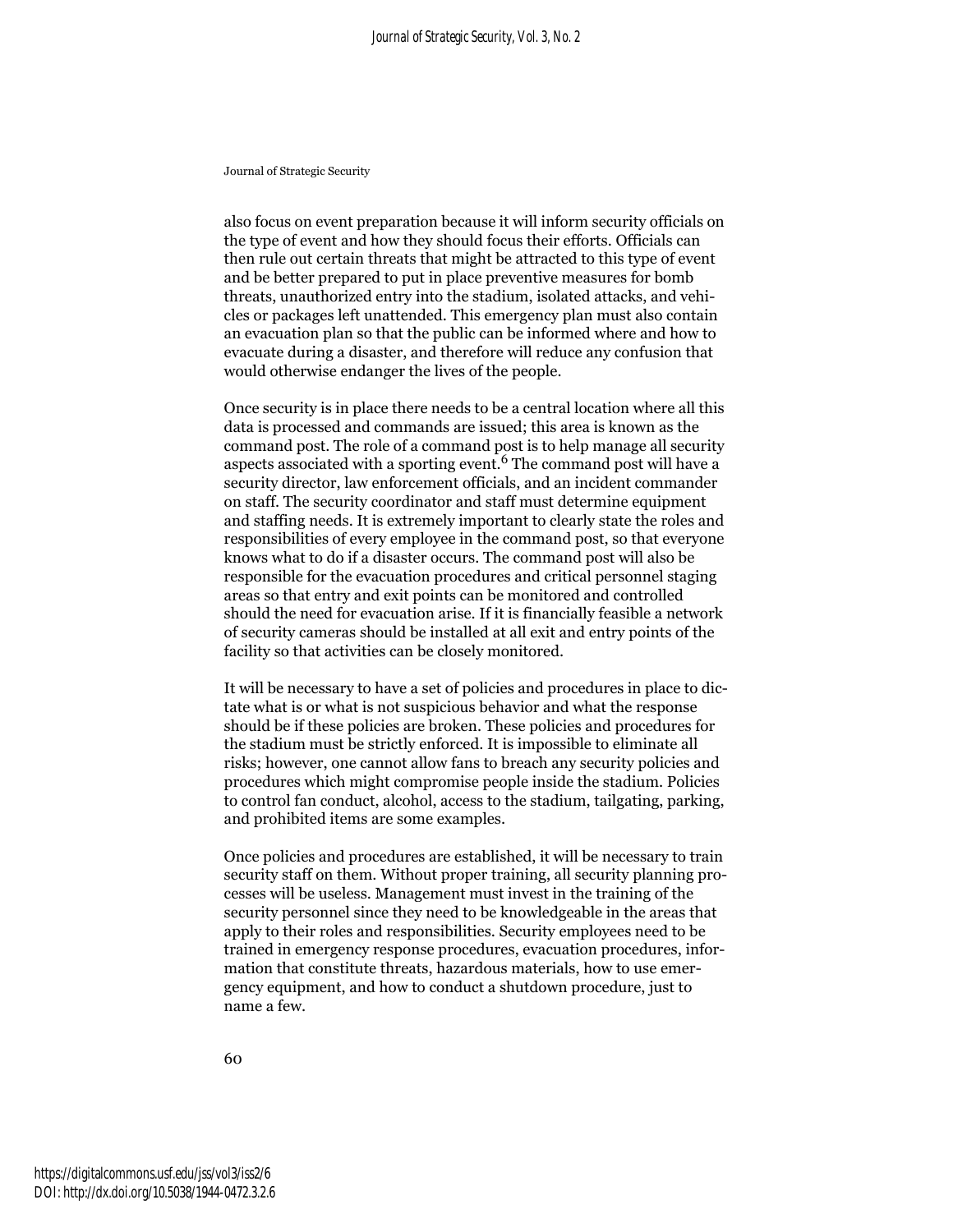# Conclusion

In the United States "lone-wolf terrorism" or "individual terrorism" has been regarded as a serious threat to public safety in recent years. The scenario described above is frightening because of its impact. A disgruntled citizen, combined with a primitive weapon system against a soft target, will likely achieve success if security, preparedness, and intelligence measures are not effectively put in place. The goals of preparedness, regardless of event, should be: (1) know what to do in the aftermath of a disaster; (2) know how to do it; (3) exercise your pre-approved response plan as closely as possible; (4) be equipped with the right tools to do it effectively; and (5) compile lessons learned and areas of improvement for distribution and future use. As is true with the emergency manager and first responders in a community, members of the general public need information and training if they are to know what is best to do before, during, and after emergencies occur.<sup>7</sup> If the populace, first responders, and governmental entities are working in unison prior to an emergency, a smoother response and recovery phase will likely be the result.

# About the Authors

Authors Brian M. Harrell, Konrad Crockford, Pierre Boisrond, Sarah Tharp-Hernandez, and Suzanne Parker are collaborators from the Public Health Preparedness for Disaster and Terrorist Emergencies course at Pennsylvania State University. Collectively they have significant critical infrastructure protection, health care, and law enforcement experience.

Brian M. Harrell, CPP, is currently the Manager of Critical Infrastructure Protection for the South East Electric Reliability Corporation (SERC) which monitors the reliability of the Bulk Electric System (BES). Brian has spent his career consulting on antiterrorism, physical security, and infrastructure protection.

## References

- 1 U.S. Department of Justice*, Al Qaeda training manual*, *2001*, available at: *http://www.justice.gov/ag/manualpart1\_1.pdf*.
- 2 U.S. Department of Homeland Security, *National Incident Management System (NIMS), 2004*, available at: *http://www.dhs.gov/xlibrary/assets/NIMS-90-web.pdf*.